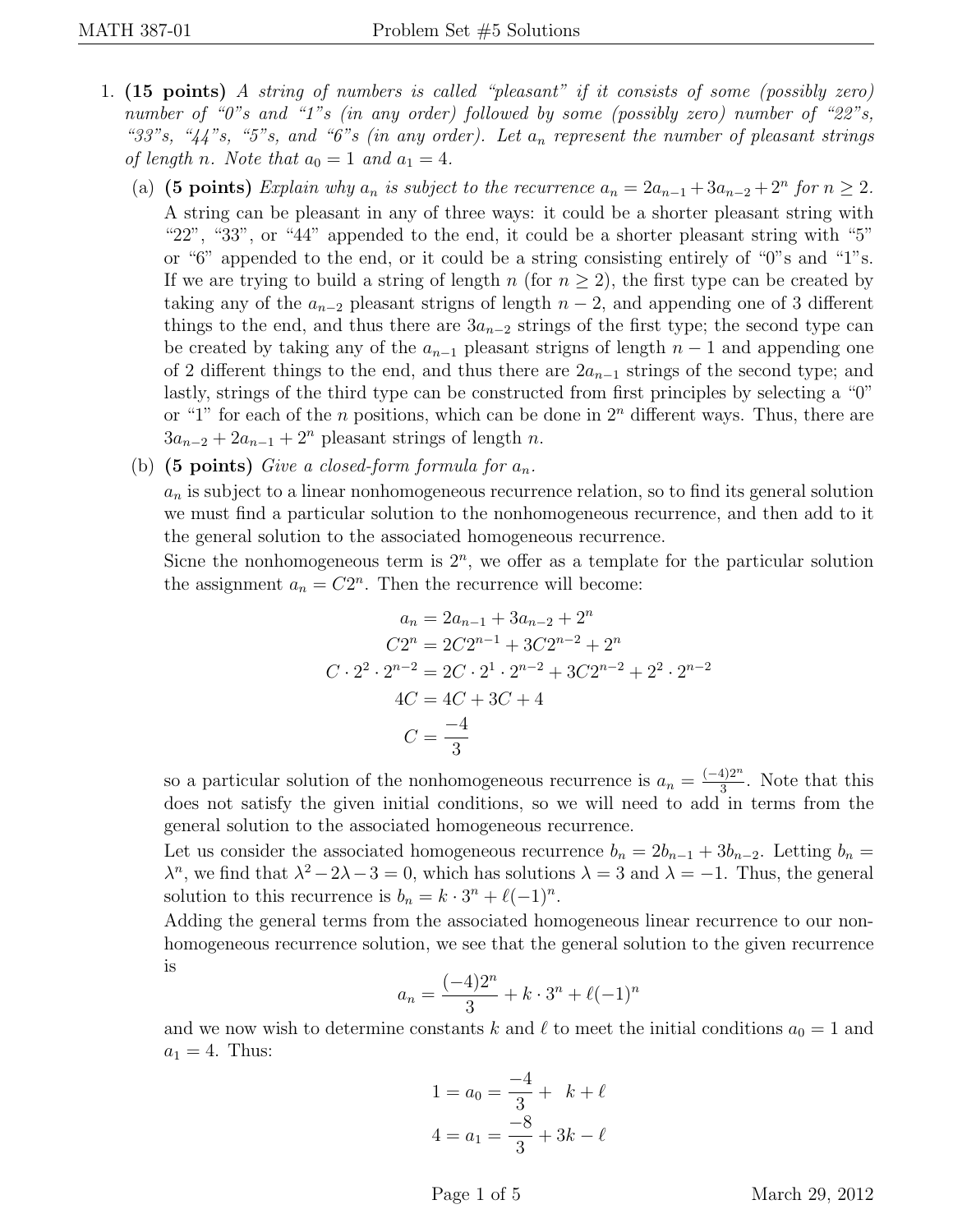so  $5 = -4 + 4k$ , so  $k = \frac{9}{4}$  $\frac{9}{4}$ ; we can now easily find  $\ell$  to be  $\frac{1}{12}$ , so our final closed form is:

$$
a_n = \frac{(-16)2^n + 27 \cdot 3^n + (-1)^n}{12}
$$

(c) (5 points) Find a closed form for the ordinary generating function  $\sum_{n=0}^{\infty} a_n z^n$ .

Note that if we were to "cheat" and derive our result from the previous part we would get

$$
\sum_{n=0}^{\infty} \frac{(-16)2^n + 27 \cdot 3^n + (-1)^n}{12} z^n = \frac{-4}{3(1-2z)} + \frac{9}{4(1-3z)} + \frac{1}{12(1+z)}
$$

We can of course derive an equivalent result directly from the recurrence relation as well. For brevity we will let  $f(z) = \sum_{n=0}^{\infty} a_n z^n$ , and combining the recurrence for each  $n \geq 2$ yields the equivalence of power series:

$$
\sum_{n=2}^{\infty} a_n z^n = \sum_{n=2}^{\infty} (2a_{n-1} + 3a_{n-2} + 2^n) z^n
$$

$$
\sum_{n=2}^{\infty} a_n z^n = 2z \left( \sum_{n=2}^{\infty} a_{n-1} z^{n-1} \right) + 3z^2 \left( \sum_{n=2}^{\infty} a_{n-2} \right) + \sum_{n=2}^{\infty} (2z)^n
$$

$$
f(z) - 4z - 1 = 2z \left( f(z) - 1 \right) + 3z^2 f(z) + \frac{1}{1 - 2z} - 2z - 1
$$

$$
f(z) - 2zf(z) - 3z^2 f(z) = \frac{1}{1 - 2z}
$$

$$
f(z) = \frac{1}{(1 - 2z)(1 - 2z - 3z^2)} = \frac{1}{(1 - 2z)(1 - 3z)(1 + z)}
$$

Now, if we had not already worked out what  $a_n$  was in part (b), we could derive it from this result, by partial-fraction decomposition:

$$
\frac{1}{(1-2z)(1-3z)(1+z)} = \frac{A}{1-2z} + \frac{B}{1-3z} + \frac{C}{1+z}
$$

which would require solution of the polynomial equivalence

$$
0z2 + 0z + 1 \equiv (-3z2 - 2z + 1)A + (-2z2 - z + 1)B + (6z2 - 5z + 1)C
$$

or in other words, the system of equations

$$
-3A - 2B + 6C = 0
$$

$$
-2A - B - 5C = 0
$$

$$
A + B + C = 1
$$

which indeed has solution  $A = \frac{-4}{3}$  $\frac{-4}{3}, B = \frac{9}{4}$  $\frac{9}{4}$ , and  $C = \frac{1}{12}$ , so

$$
f(z) = \frac{-4}{3(1-2z)} + \frac{9}{4(1-3z)} + \frac{1}{12(1+z)} = \sum_{n=0}^{\infty} \frac{(-16)2^n + 27 \cdot 3^n + (-1)^n}{12} z^n
$$

which agrees with results we saw previously derived by other methods.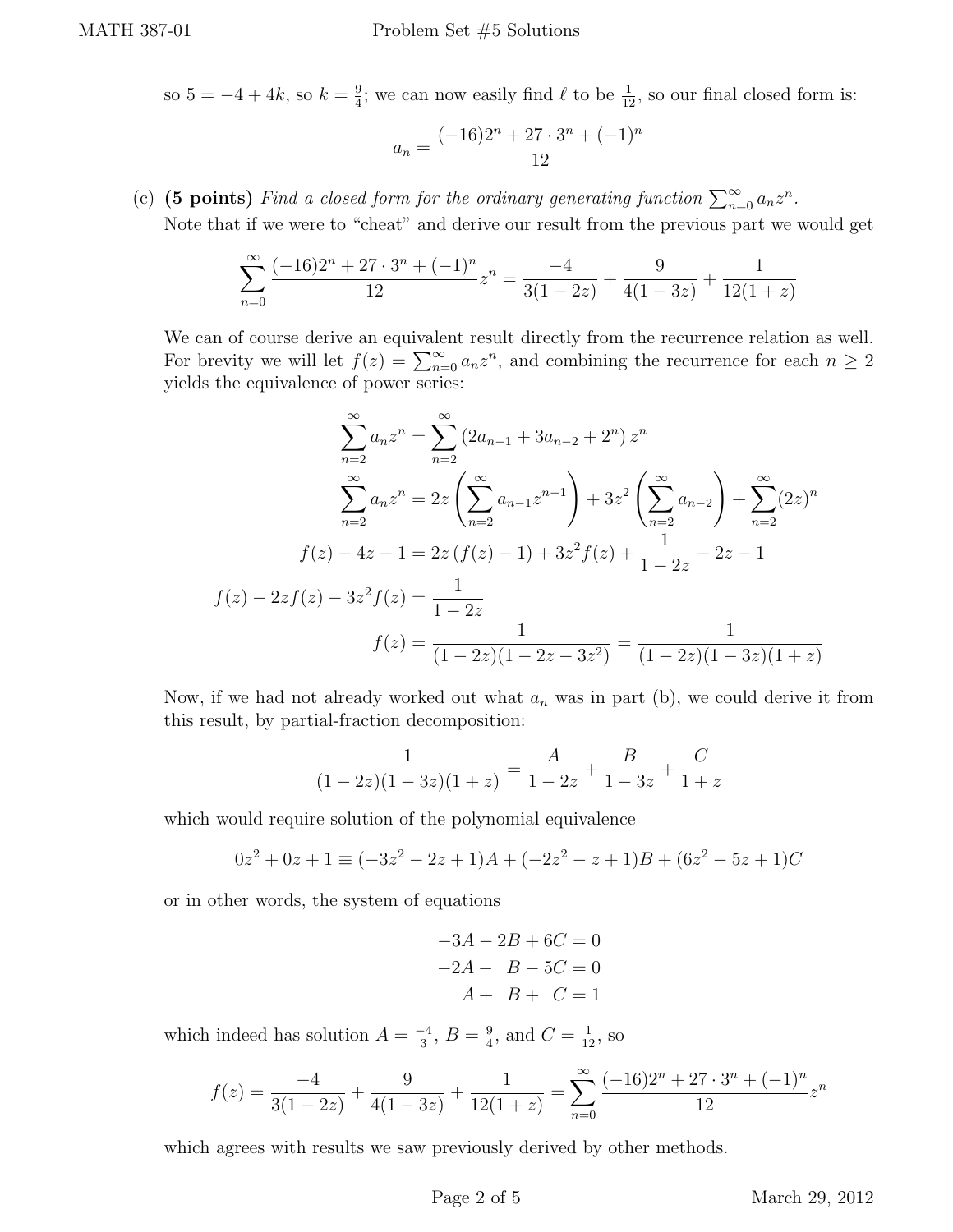- 2. (10 points  $+5$  point bonus) I have chosen an integer between 1 and n, and when you quess a number, I will tell you whether my number is higher, lower, or equal.
	- (a) (10 points) Specifically describe, in step-by-step detail, a procedure to figure out what my number is with  $\lceil \log_2 n \rceil$  or fewer guesses.

You start by setting the "lower limit" of the possible numbers to be 1 and "upper limit" to be n.

Now you repeat the following procedure until victorious: you guess a number which is the average (rounded down to an integer, if necessary) of the upper and lower limits, and respond as such: if my number is equal, you declare victory; if my number is smaller, you set the "upper limit" to be one less than the number you guessed; if my number is larger, you set the "lower limit" to be one more than the number you guessed. If the upper and lower limits are equal, you can declare victory since that must be my number; otherwise, you return to the beginning of this paragraph and continue.

The argument that this will use  $\lceil \log_2 n \rceil$  or fewer guesses is pretty simple. Let us denote the number of guesses needed to determine the secret where the lower limit is a and the upper limit is b by  $f(b-a)$ . Clearly  $f(0) = 0$ , since when  $a = b$  we declare victory immediately. The method described above shows that for  $b - a \geq 1$ , we guess  $\lfloor \frac{a+b}{2} \rfloor$  $\frac{+b}{2}$ ] =  $\left\lfloor a + \frac{b-a}{2} \right\rfloor$  $\frac{-a}{2}$ , after which one of three things happens: either we are done, or we need to further narrow down a secret number from a to  $a + \frac{b-a}{2}$  $\left\lfloor \frac{-a}{2} \right\rfloor - 1$ , or we need to further narrow down a secret number from  $a + \frac{b-a}{2}$  $\frac{-a}{2}$  + 1 to b. Thus, since  $f(b-a)$  represents the number of guesses needed in the worst case:

$$
f(b-a) \le 1 + \max(0, f\left(\lfloor a + \frac{b-a}{2} \rfloor - 1 - a\right), f\left(b - (\lfloor a + \frac{b-a}{2} \rfloor + 1)\right))
$$

and since  $f$  is clearly an increasing nonnegative function, we can be certain the last of these is the largest:

$$
f(b-a) \le 1 + f\left(\lceil \frac{b-a}{2} \rceil - 1\right)
$$

We note that  $\lceil \frac{b-a}{2} \rceil$  $\frac{-a}{2}$ ] – 1 <  $\frac{b-a}{2}$  $\frac{-a}{2}$ , so  $f(b-a)$  is one more than the number of guesses necessary to find a number in an interval whose length is less than half of  $b - a$ . Thus, if  $b - a < 2<sup>k</sup>$ , then invoking this rule k times we see that  $f(b-a) \leq k + f(\epsilon)$ , where  $\epsilon < \frac{b-a}{2^k} < 1$ , so  $\epsilon = 0$  and thus  $f(b - a) \leq k$ , and by definition  $k > \log_2(b - a)$ , so in the specific case of  $b = n$  and  $a = 1$ , we get that  $f(n - 1) < log_2(n - 1)$ .

(b) (5 point bonus) Explain why, in general, it would be impossible to guess my number in fewer than  $\lceil \log_2(n + 1) \rceil - 1$  guesses.

Let us suppose, contrariwise, that there is some value  $n$  and algorithm thereon which can guess the number in fewer than  $\lceil \log_2(n + 1) \rceil - 1$  guesses. Let  $n_0$  be the smallest integer such that there is an algorithm which can always guess a secret integer from 1 to  $n_0$  in  $\lceil \log_2(n_0+1) \rceil - 2$  or fewer steps. Note that  $\lceil \log_2(2+1) \rceil - 2 < 0$ , so it is a certainty that  $n_0 > 2$ .

Suppose the algorithm searching through the interval  $[1, n_0]$  starts with some guess x. There are three possibilities: either x was correct, or x was too high, or x was too low. The first case is trivial; in the latter two cases, our algorithm must be able to find the secret in the remaining  $\lceil \log_2(n_0+1) \rceil-3$  steps. In the first case our algorithm is searching through  $[1, x-1]$ ; in the second case it is searching through  $[x+1, n_0]$ , which could be translated to be a search through the identical interval  $[1, n_0 - x]$ . Let  $y = \max(x - 1, n_0 - x)$ . Since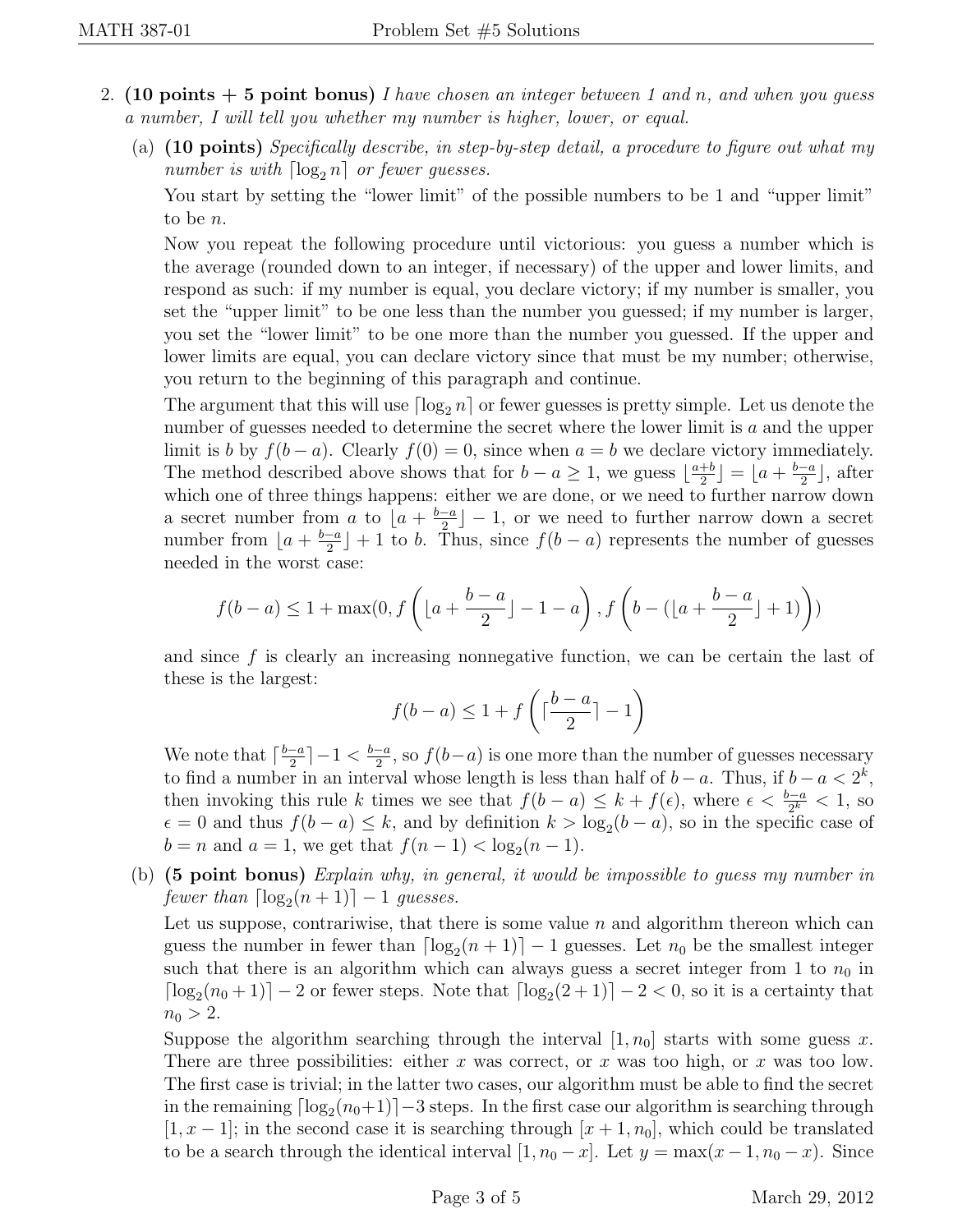$2y \ge (x-1) + (n_0 - x) = n_0 - 1$ , we know that  $y \ge \frac{n_0 - 1}{2}$  $\frac{1}{2}$ ; we also know, since  $1 \leq x \leq n_0$ , that  $y < n_0$  We asserted earlier that we must be able to find a secret in the range  $[1, y]$  in  $\lceil \log_2(n_0 + 1) \rceil - 3$  steps; however, note that

$$
\lceil \log_2(y+1) \rceil - 2 \ge \lceil \log_2(\frac{n_0-1}{2}+1) \rceil - 2 = \lceil \log_2(n_0+1) \rceil - 3
$$

so y violates our definition of  $n_0$ , as it is smaller than  $n_0$  but there is an algorithm which can always guess a secret integer from 1 to y in  $\lceil \log_2(y+1) \rceil - 2$  or fewer steps; thus our premise that such an  $n_0$  exists is incorrect.

- 3. (15 points) The binary form of a number is its value written out in base 2. For instance, 37 has binary form 100101, because it is  $1 \cdot 2^5 + 0 \cdot 2^4 + 0 \cdot 2^3 + 1 \cdot 2^2 + 0 \cdot 2^1 + 1 \cdot 2^0$ . In the following question, outputting a 0 or 1 is a single operation.
	- (a)  $(5 \text{ points})$  Write, in detail, a procedure which, given a number n, will output its binary form. If you find it easier, you may choose to write the number backwards: i.e. for 37, you could also write a procedure which outputs 101001.

It is worth noting that the final bit is the remainder when the number is divided by 2; the penultimate bit is the remainder when the result of that division is divided by 2, the previous bit is the result of that division by 2, and so on. We can thus write a simple algorithm encapsulating this idea; note that this will actually output the bits backwards.

- i. If  $n$  is odd, output "1"; otherwise, output "0".
- ii. Divide *n* by 2, rounding down; assign the resulting value to *n*.
- iii. If  $n = 0$ , then terminate the procedure.
- iv. Return to step i.

If we wanted to write the number in unreversed binary order, we could do that too, with the use of a recursive procedure.

- i. Let y be equal to  $\lfloor \frac{n}{2} \rfloor$  $\frac{n}{2}$ .
- ii. If  $y > 0$ , then using a recursive call, write y in binary.
- iii. If n is odd, output "1"; otherwise, output "0".
- (b)  $(10 \text{ points})$  How many operations will your procedure use to write out a number  $n^2$ Explain your reasoning.

Since either version of this procedure uses a constant number of steps to reducing the problem to writing  $\frac{n}{2}$  $\frac{n}{2}$  in binary, we see that after k iterations, we will be reduced to the problem of writing  $\begin{bmatrix} \frac{\bar{n}}{2} \\ 0 \end{bmatrix}$  $\left[\frac{n}{2^k}\right]$  in binary. If  $k = \lceil \log_2 n \rceil$ , then  $0 \leq \lfloor \frac{n}{2^k} \rfloor \leq 1$ , which is written in binary in a single step. Thus, we expect either the recursive or looping version of this procedure to terminate after  $\lceil \log_2 n \rceil$  iterations, each iteration consisting of a constant number of steps, so this uses  $O(\log n)$  operations.

## 4. (10 points) Explain why every simple graph must contain two vertices of the same degree.

Suppose  $G$  is a graph with n vertices. Degrees are definitionally non-negative, so the degrees of the vertices of G are no smaller than 0; since each vertex can have at most  $n-1$  neighbors, the largest degree is  $n-1$ . It is clearly impossible for there to be both a vertex of degree 0 and a vertex of degree  $n-1$  in the graph, however: the former vertex would be adjacent to no other vertex, and the latter vertex would be adjacent to every other vertex, so the edge between them would need to be simultaneously present and absent. Thus, a graph on  $n$  vertices can attain at most  $n-1$  distinct degrees on its vertices  $(0, 1, 2, \ldots, n-2$  and at most one of 0 or  $n-1$ ), and by the pigeonhole principle, since  $n > n - 1$ , this means the same degree must be used twice.